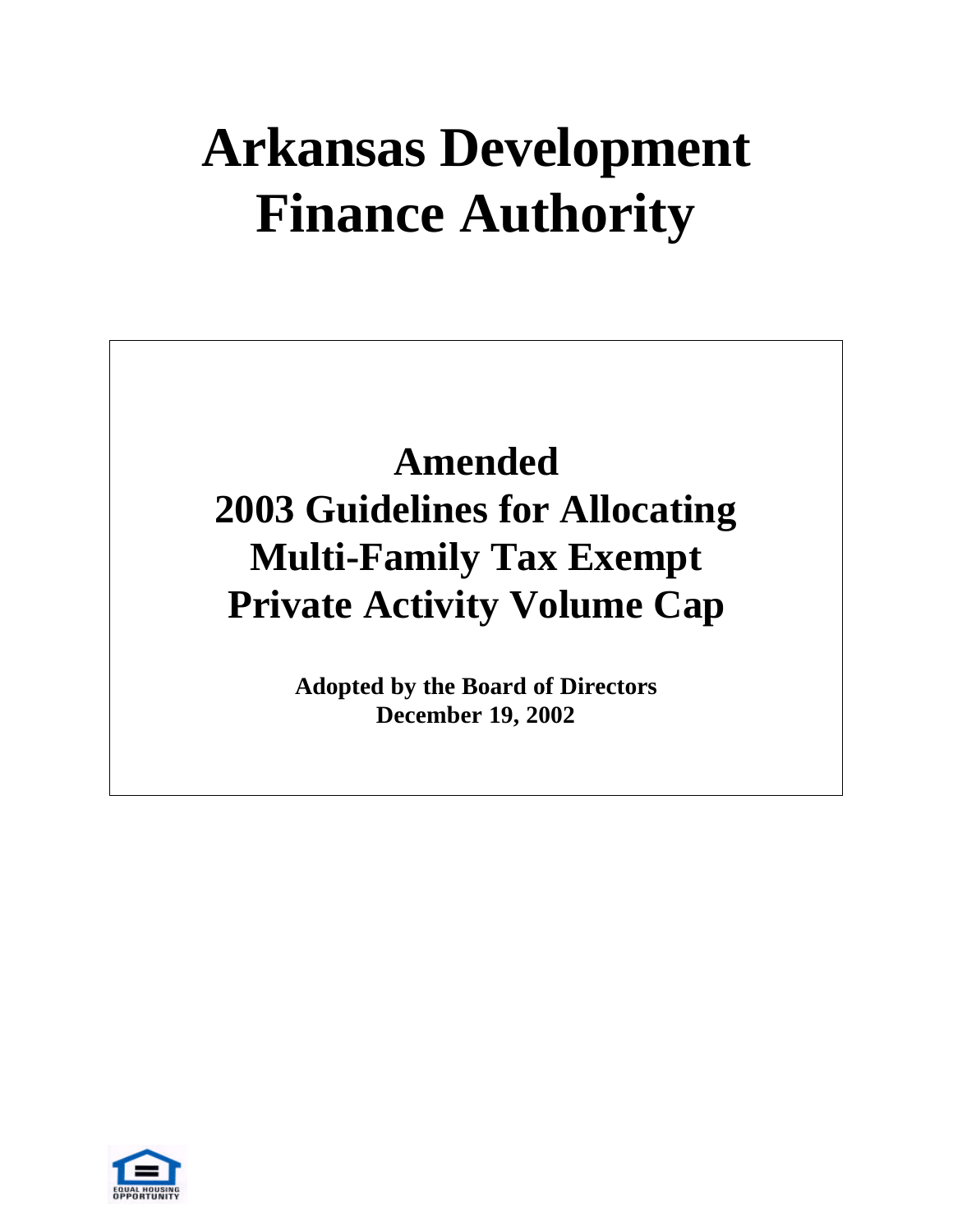#### **TABLE OF CONTENTS**

| <b>Description</b><br>Page No. |                                                                          |                                                                 |  |
|--------------------------------|--------------------------------------------------------------------------|-----------------------------------------------------------------|--|
| $\mathbf{I}$ .                 |                                                                          |                                                                 |  |
| II.                            |                                                                          |                                                                 |  |
| III.                           |                                                                          |                                                                 |  |
| IV.                            | А.<br><b>B.</b>                                                          | AVAILABLE MULTI-FAMILY TAX-EXEMPT PRIVATE ACTIVITY VOLUME CAP 1 |  |
| V.                             |                                                                          |                                                                 |  |
| VI.                            | A.<br><b>B.</b><br>C.<br>D.                                              |                                                                 |  |
|                                | VII.<br>VIII.                                                            |                                                                 |  |
| IX.                            | A.<br><b>B.</b><br>C.<br>D.<br>E.<br>F.<br>G.<br>$H_{\cdot}$<br>L.<br>J. |                                                                 |  |
|                                | X.                                                                       |                                                                 |  |
|                                | XI.                                                                      |                                                                 |  |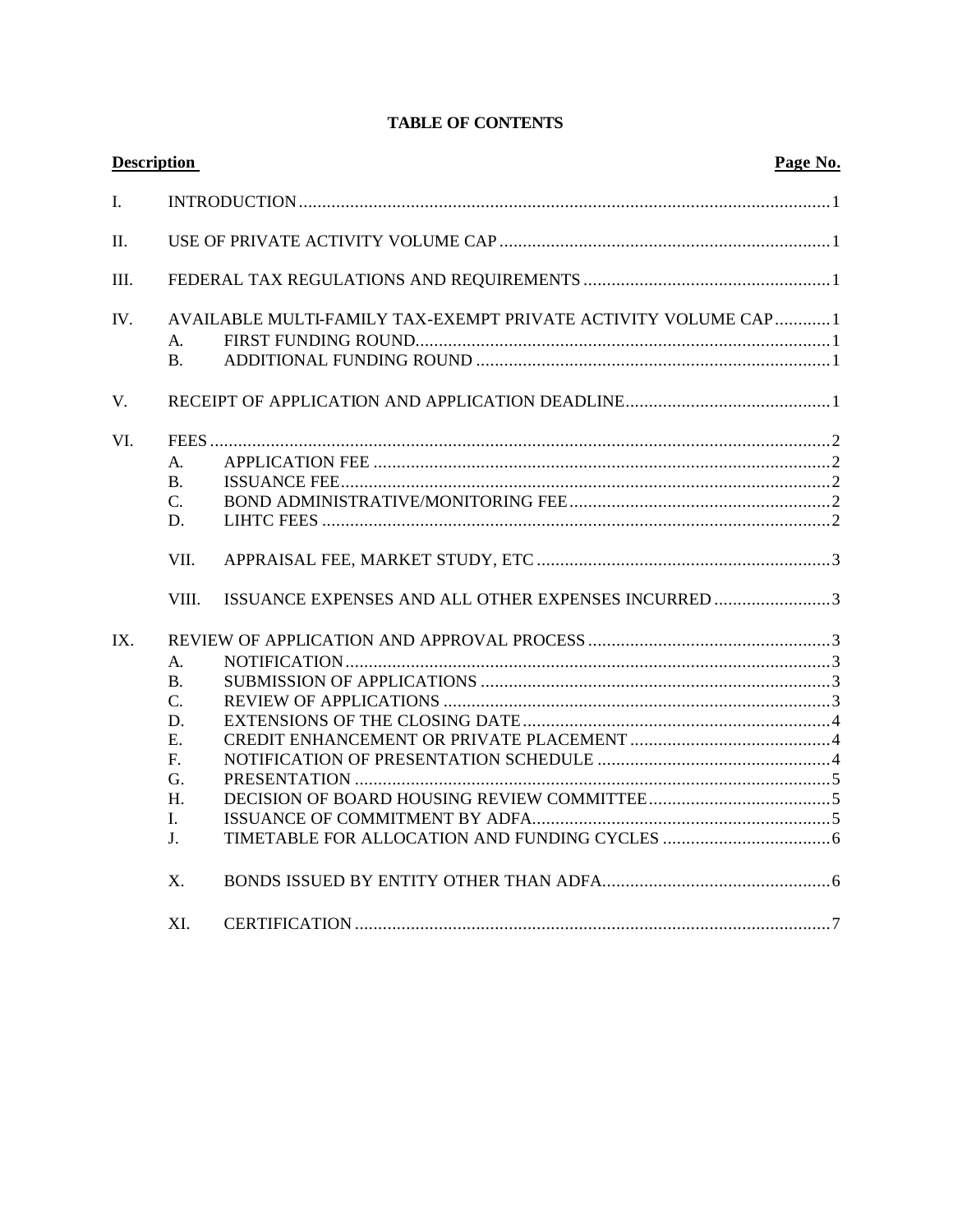#### **I. INTRODUCTION.**

The Arkansas Development Finance Authority ("ADFA") has as one of its primary purposes, the creation and preservation of affordable housing for low and moderate income persons. ADFA has available tax-exempt bond authority to provide financing to private developers for the development of multifamily housing. In return for receiving below market interest rate financing, the developer is required to set aside units in the development for low and moderate income families and persons. The tax-exempt multifamily housing program is intended to encourage the creation of new rental housing units as well as the maintenance of existing rental units.

## **II. USE OF PRIVATE ACTIVITY VOLUME CAP.**

Any tax-exempt bond authority allocated pursuant to this program must be used to provide permanent financing for the development. The authority is not intended for short-term escrow financing, construction financing or any other financing, which is not permanent financing for the development. All units must be rental units and be "complete" units.

#### **III. FEDERAL TAX REGULATIONS AND REQUIREMENTS.**

The applicant is responsible for understanding and following all applicable tax law requirements for the proposed project.

# **IV. AVAILABLE TAX-EXEMPT MULTIFAMILY PRIVATE ACTIVITY VOLUME CAP.**

#### **A. FIRST FUNDING ROUND.**

Approximately Twenty-two Million Five Hundred Thousand Dollars (\$22,500,000) will be available in January 2003.

#### **B. ADDITIONAL FUNDING ROUND.**

An additional amount may be available depending on potential competing uses of the private activity volume cap and any possible turnback of previously allocated, but unused cap. Notification will be sent to bond counsel and underwriters should volume cap become available.

#### **V. RECEIPT OF APPLICATION AND APPLICATION DEADLINE.**

For the 2003 Multifamily Private Activity Volume Cap, completion of a 2003 Multi-Family Housing Application is required including all threshold items and exhibits for issuance of bonds to finance the development. Applicants applying for tax-exempt bonds must utilize the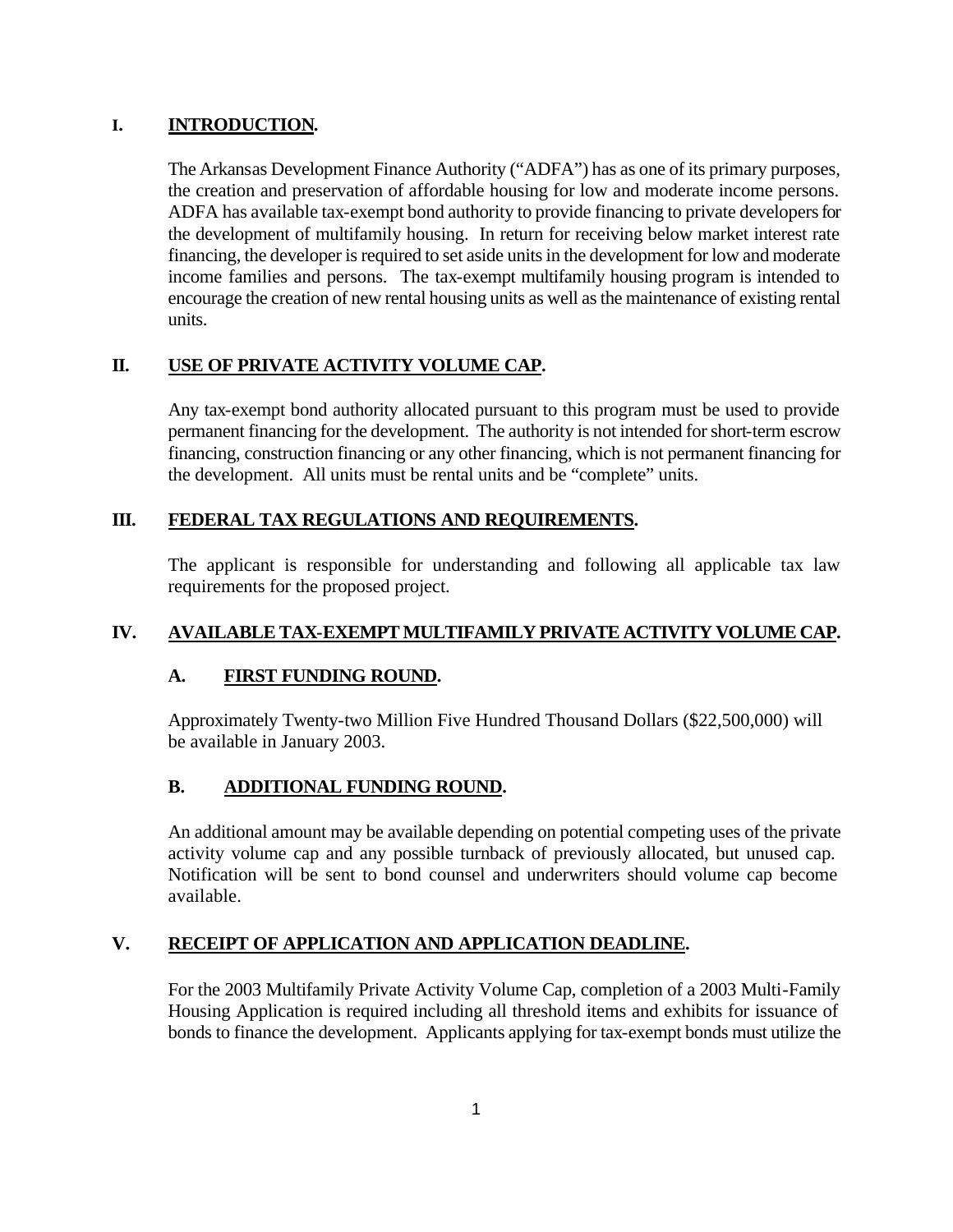four percent (4%) tax credits. ADFA retains the authority to determine eligibility to receive tax credits and the amount of tax credits to be allocated to the development.

#### **DEADLINE FOR SUBMISSION OF APPLICATIONS: The applicant must submit a complete application to ADFA by Monday, January 6, 2003.**

The deadline for submitting applications is set forth above. Only complete applications will be considered for funding. Facsimiles and e-mails will not be accepted. **All applications must be delivered to ADFA in person, by courier, by overnight mail for next day delivery, or by any other means of physical delivery. If applications are hand delivered, they must be received by 4:30 p.m. on the application deadline date. If applications are mailed they must be mailed via overnight mail, priority, next day for early morning delivery.** Applications may be mailed, or otherwise physically delivered to ADFA at the following address:

#### **ARKANSAS DEVELOPMENT FINANCE AUTHORITY Attn: Multi-Family Housing Department 423 Main Street, Suite 500 Little Rock, AR 72201 Telephone Number: 501-682-5900**

#### **VI. FEES.**

- **A. APPLICATION FEE.** A Five Hundred Dollar (\$500) non-refundable application fee is payable at the time an application is submitted to ADFA. All applications submitted without the application fee will be considered incomplete.
- **B. ISSUANCE FEE.** The developer will be responsible for paying a one-time fee of 0.15% based on the principal amount of bonds issued. This fee is payable at the bond closing.
- **C. BOND ADMINISTRATIVE/MONITORING FEE.** The owner will be responsible for paying an annual bond administrative/monitoring fee in the amount of an eighth of a percent (0.125%) on the outstanding principal balance of the bonds payable to ADFA annually in arrears.

#### **D. LIHTC FEES.**

1. **RESERVATION OF CREDIT FEE.** A non-refundable reservation fee of One Hundred Dollars (\$100) per low-income unit will be required at the bond closing.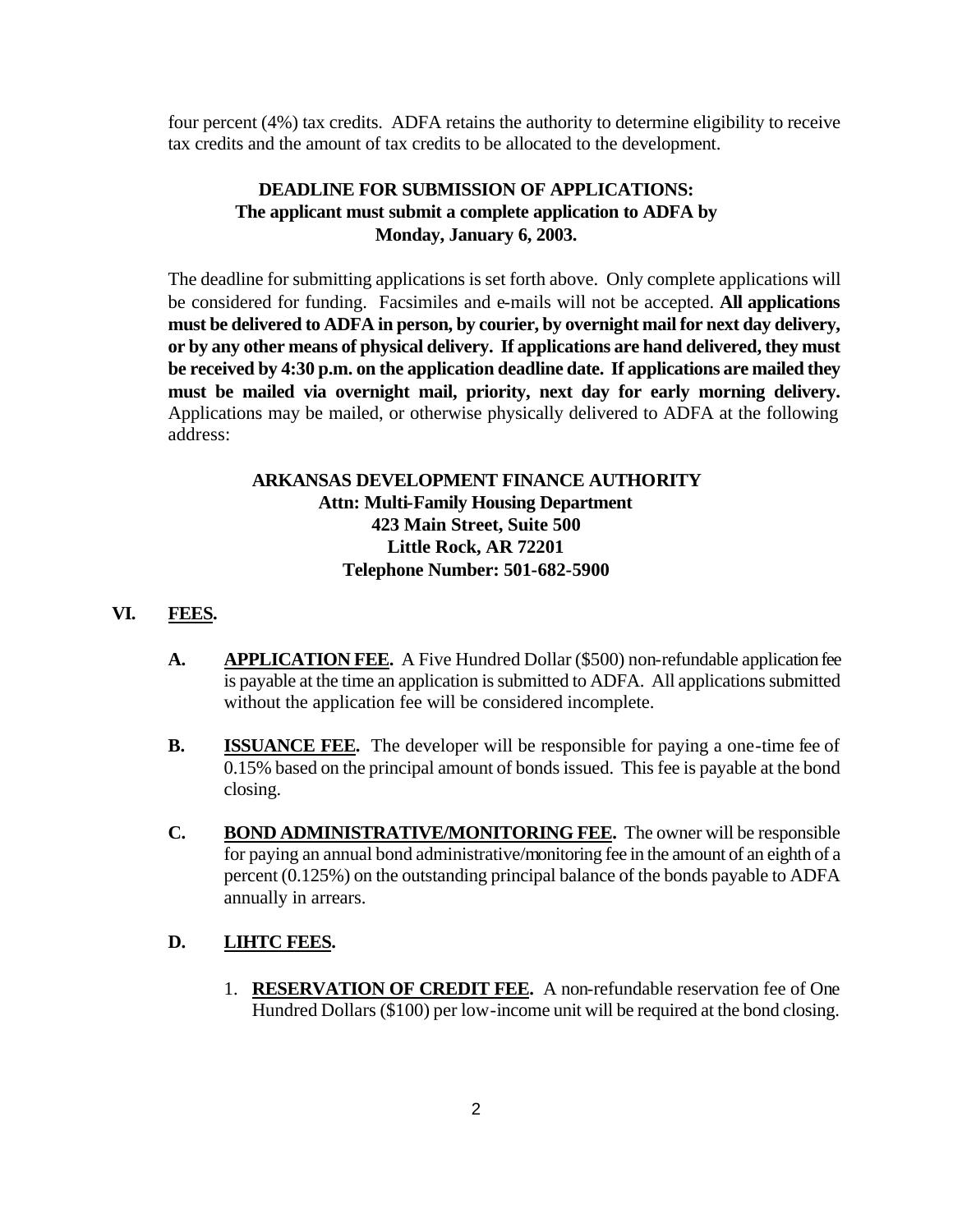- 2. **ALLOCATION OF CREDIT FEE.** An allocation of credit fee of One Hundred Dollars (\$100) per low-income unit will be required at the time the credits are allocated (issuance of IRS Form/s 8609).
- 3. **COMPLIANCE/MONITORING FEE.** A one-time compliance and monitoring fee of 6% of the yearly allocation of credits (amount of annual credits) is required to be paid at the time the credits are allocated (issuance of IRS Form 8609).

#### **VII. APPRAISAL FEE, MARKET STUDY, ETC.**

The developer will be responsible for paying all costs incurred in providing ADFA with a market study, appraisal, construction cost analysis certification and any other special studies in the event such special study is required by ADFA. The market study must be performed by a market analyst from the ADFA Approved Market Study Firm List. The market study must contain all information outlined in the ADFA Market Study Guidelines. Any market study not meeting these requirements will not meet program threshold requirements for funding.

## **VIII. ISSUANCE EXPENSES AND ALL OTHER EXPENSES INCURRED.**

The developer will be responsible for such expenses incurred regardless of whether or not a bond closing occurs. The developer is also responsible for such expenses incurred in the arbitrage rebate calculation.

#### **IX. REVIEW OF APPLICATION AND APPROVAL PROCESS.**

#### **A. NOTIFICATION.**

Notification will be sent to bond professionals listed on ADFA's RFP list (bond counsel and underwriters) advising them of the availability of volume cap and process for submission of applications.

#### **B. SUBMISSION OF APPLICATIONS.**

The developer or its representative shall submit a complete application, including all required documentation and application fee to ADFA by deadline outlined in Timetable for Allocation and Funding Cycle (below).

#### **C. REVIEW OF APPLICATIONS.**

Applications are reviewed by staff for completeness, threshold items, site plan, unit layout plans (floor plans), specifications and a site visit. ADFA's Multi-Family Housing staff will conduct a review of the Applicant's previous performance under the HOME Program, the Housing Credit program, Tax-Exempt Bond Program, and any affordable housing loan program, including disbursements, payment history,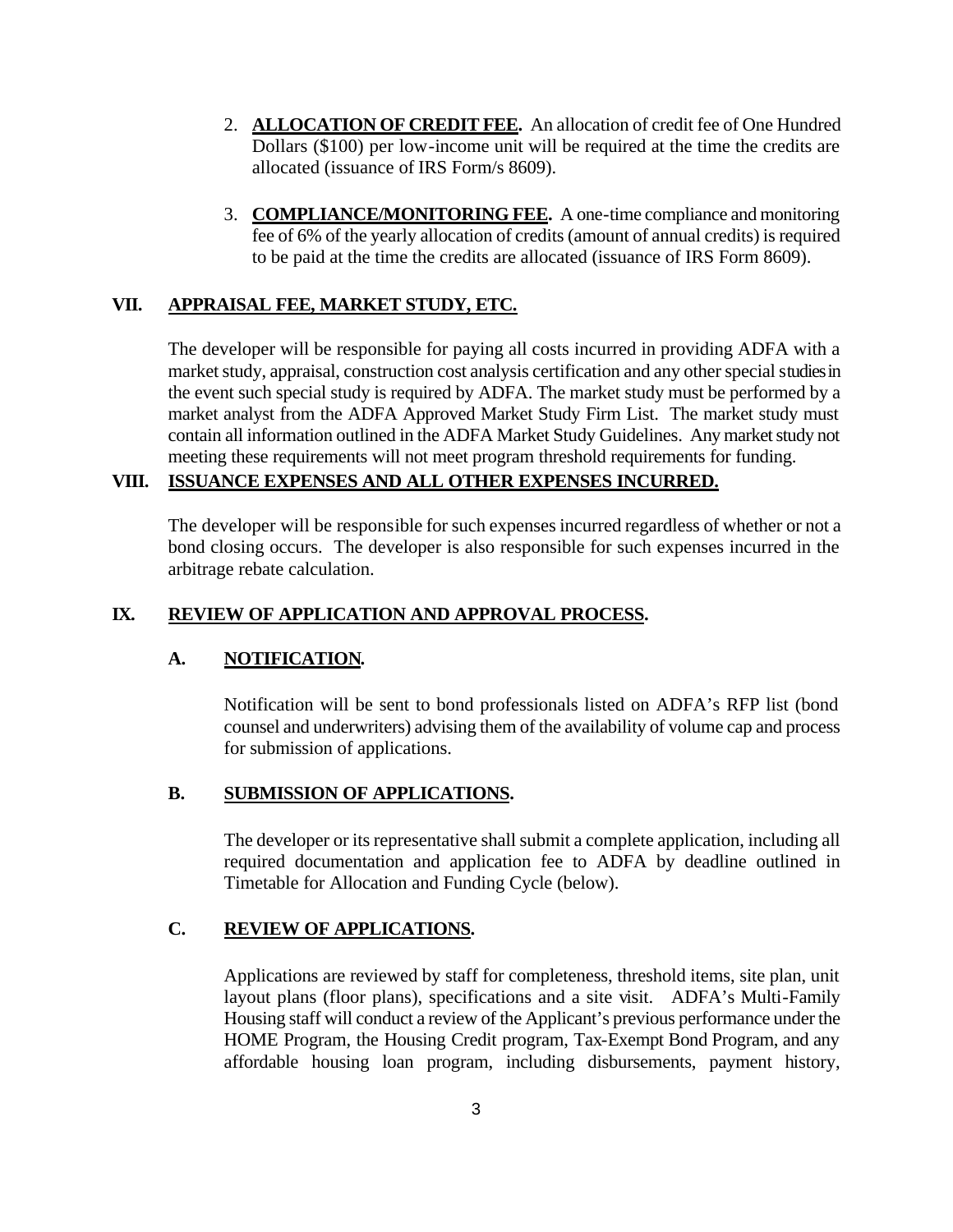compliance history and any findings with ADFA or any other Housing Finance Authority. The Applicant's performance under the Bond Program to close previous bond transactions within the program requirements will be reviewed and could impact the Board's decision for future funding. Non-performance on previous developments and delinquencies in payments will result in disqualification of an application by the ADFA Board Housing Review Committee.

#### **D. EXTENSIONS OF THE CLOISNG DATE.**

The bond closing must take place within sixty (60) days from the reservation date. If the  $60<sup>th</sup>$  day falls on the weekend or legal holiday, the closing date will be extended to the next business day. Requests for extensions of the closing deadline must be submitted in accordance with the Second Amended Arkansas Development Finance Authority Rules and Regulations Regarding Allocation of the State Volume Cap for Private Activity Bonds.

#### **E. CREDIT ENHANCEMENT OR PRIVATE PLACEMENT.**

All Multi Family transactions must be either Credit Enhanced or placed with a bank, registered investment company, insurance company or "Accredited Investors", as defined in Rule 501 of Regulation D of the U.S. Securities and Exchange Commission, ("Qualified Investors") who are willing to sign Investor Letters stating their qualifications to analyze and gauge risk relating to their investment in such issues. The minimum rating requirement for Credit Enhancement to be eligible for Multi Family Bond Issues would be "A" or better by Moodys Investor Service or "A" or better by Standard and Poor's at the time of closing.

Bonds issued and placed with "Accredited Investors," as defined above, would be issued in initial minimum denominations of \$100,000 or any integral multiples of \$5,000 in excess thereof.

#### **F. NOTIFICATION OF PRESENTATION SCHEDULE.**

Applicants will be notified approximately ten (10) days prior to the February 2003 Board of Directors' meeting to make presentations to ADFA's Joint Staff and Board Housing Review Committee.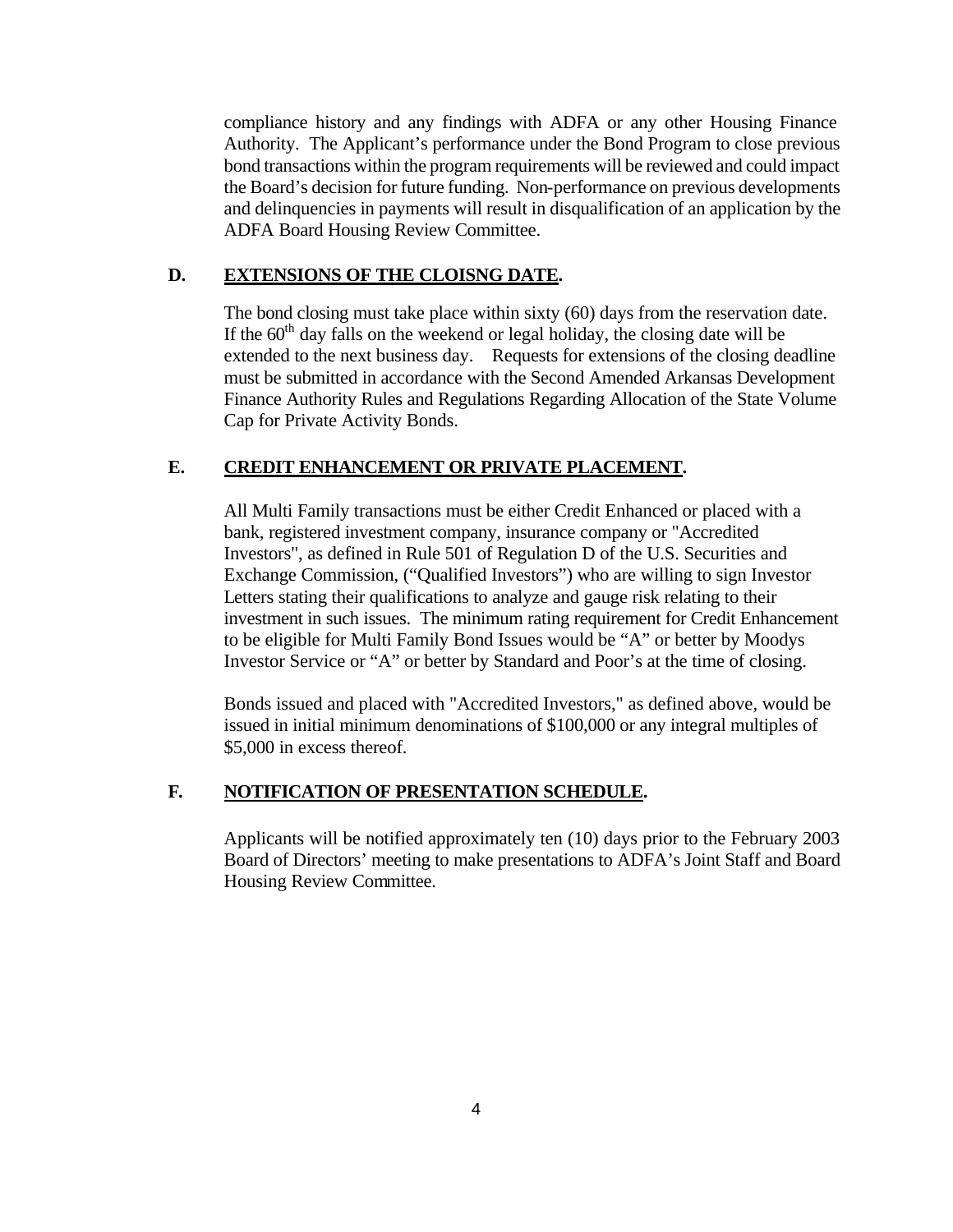#### **G. PRESENTATION.**

The developer will make a formal presentation to the Joint Committees. The presentation shall include, but is not limited to, discussion of the following:

- 1. Demonstrated demand for affordable housing in the proposed project locale;
- 2. Project location;
- 3. Project size;
- 4. Unit types and bedroom mix;
- 5. Projected market and low-income unit mix;
- 6. Tenants to be served;
- 7. Proposed financing structure;
- 8. Readiness to close bond transaction within seventy-five (75) days;
- 9. Zoning and site plan approval status;
- 10. Background and experience of developer and development team;
- 11. Community support;
- 12. Energy efficiency/maintenance standards;
- 13. If project is acquisition/rehabilitation–synopsis of rehabilitation work;
- 14. Monitoring procedures; and
- 15. Serving special needs, e.g., elderly housing, housing for persons with physical disabilities; housing for large families.

#### **H. DECISION OF BOARD HOUSING REVIEW COMMITTEE.**

The Board Housing Review Committee will make its recommendation of selected applications to the Board of Directors. The Board of Directors will approve selected applications at their regular Board meeting.

#### **I. ISSUANCE OF COMMITMENT BY ADFA.**

All commitments of volume cap made by ADFA will be issued to the developer and will be valid only to provide bond financing for a specific development on a specific site. Any change in the project site, the applicant entity, the ownership entity or the size, nature or other characteristics of the development may, in ADFA's sole discretion, invalidate the commitment. The applicant is obligated to report any changes to ADFA. Should the highest elected official withdrawal the letter of support for the development at any time prior to the bond closing ADFA will invalidate the commitment for volume cap. Revocation of the letter of support at any time after the bond closing will not affect the commitment for volume cap.

The validity of the commitment will be subject to the applicant's compliance with all terms stated in the Commitment Letter.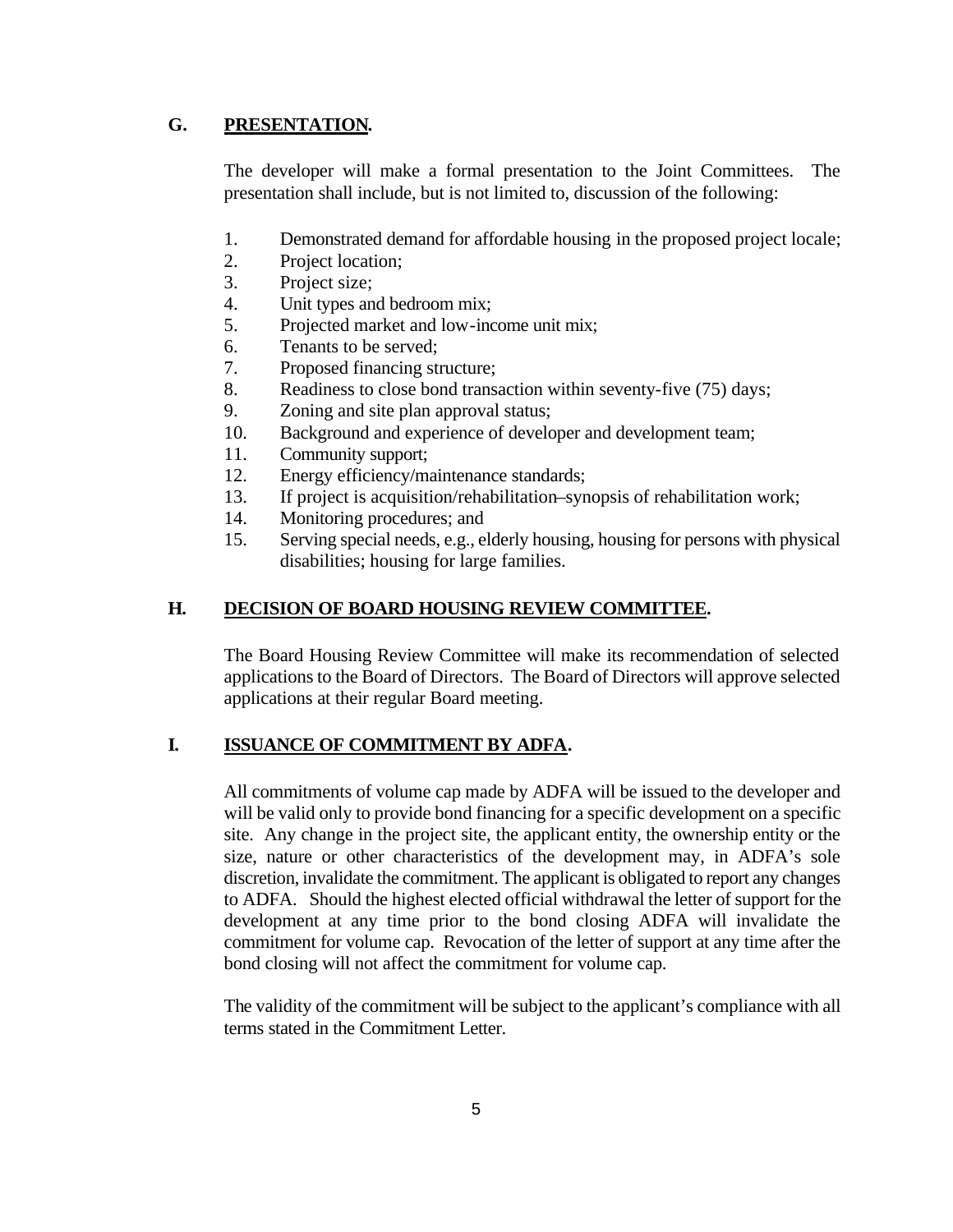#### **J. TIMETABLE FOR ALLOCATION AND FUNDING CYCLES.**

| <b>JANUARY, 2003 FUNDING CYCLE</b> |                                                                                                                   |  |  |  |
|------------------------------------|-------------------------------------------------------------------------------------------------------------------|--|--|--|
| November 15, 2002                  | Notification to bond counsel and underwriters of availability of<br>2003 Multi-Family Private Activity Volume Cap |  |  |  |
| <b>January 6, 2003</b>             | Application deadline (4:30 pm)                                                                                    |  |  |  |
| February 3, 2003                   | Notification of Staff findings to Board Housing Review Committee                                                  |  |  |  |
| February 10, 2003                  | Notification to applicants regarding presentation to Board Housing<br><b>Review Committee.</b>                    |  |  |  |
| February 20, 2003                  | Applicant presentation to Joint Housing Review Committees and<br>Board of Directors' approval of applicants       |  |  |  |
| February 21, 2003                  | Commitment Letters mailed to developers                                                                           |  |  |  |
| April 22, 2003                     | Deadline for bond closing (60 days from reservation date)                                                         |  |  |  |

Any additional funding cycles shall follow the same time format outlined above.

#### **X. BONDS ISSUED BY ENTITY OTHER THAN ADFA.**

If bonds are issued by an entity other than ADFA, the developer must submit application to ADFA for the four percent (4%) LIHTC. The Applicant must comply with the Arkansas Development Finance Authority Rules and Regulations Regarding Allocation of the State Volume Cap for Private Activity Bonds. Completion of the 2003 Multi-Family Housing Application is also required. Application threshold requirements and all required attachments must accompany the application. All information submitted to ADFA along with ADFA Staff findings and notes may be shared with the issuing entity to assist the issuing entity with funding decisions. The applicant will be responsible for the following fees when ADFA is NOT the issuer:

**A. APPLICATION FEE.** A Five Hundred Dollar (\$500) non-refundable application fee is payable at the time an application is submitted to ADFA. All applications submitted without the application fee will be considered incomplete.